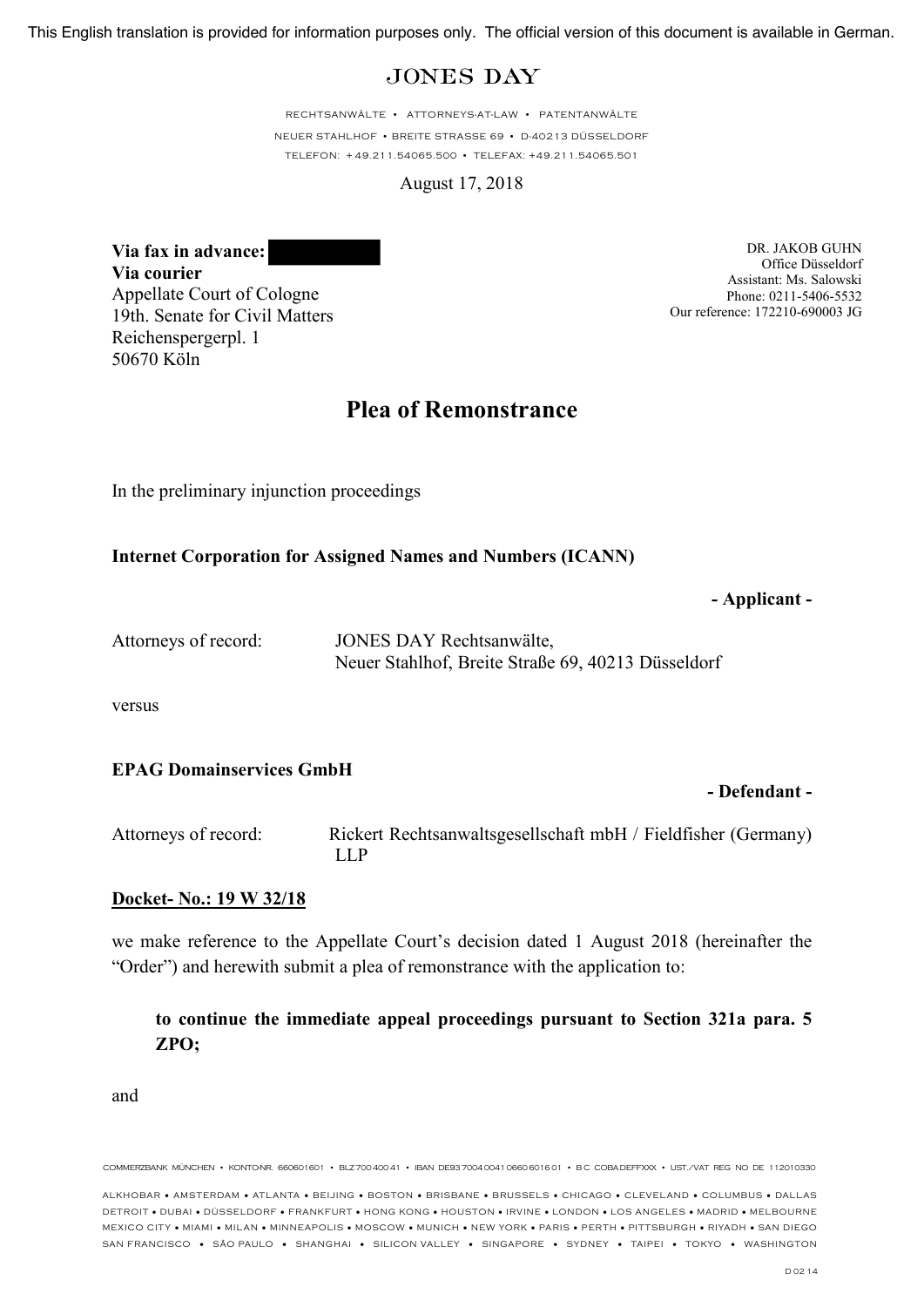To order Defendant by way of a preliminary injunction, due to the urgency without prior oral hearing and issued by the presiding judge instead of the full bench, and under penalty of a disciplinary fine of up to EUR 250,000.00, to cease and desist,

**1.** as an ICANN accredited registrar with regard to any generic top level domain listed in Appendix AS 1,

from offering and/or registering second level domain names without collecting the following data from the registrant that registers a second level domain name through the Defendant:

The name, postal address, e-mail address, voice telephone number, and (where available) fax number of the technical contact for the registered second level domain names;

and/or

The name, postal address, e-mail address, voice telephone number, and (where available) fax number of the administrative contact for the registered second level domain name.

#### And in the **alternative**,

**2.** as an ICANN accredited registrar with regard to any generic top level domain listed in Appendix AS 1,

from offering and/or registering second level domain names without collecting the following data from the registrant that registers a second level domain name through the Defendant,

**a)** whereby the data is provided with requested consent of the persons named regarding use of the personal data,

and/or,

**b)** whereby the data does not contain personal data relating to a natural person,

The name, postal address, e-mail address, voice telephone number, and (where available) fax number of the technical contact for the registered second level domain names;

and/or

The name, postal address, e-mail address, voice telephone number, and (where available) fax number of the administrative contact for the registered second level domain name.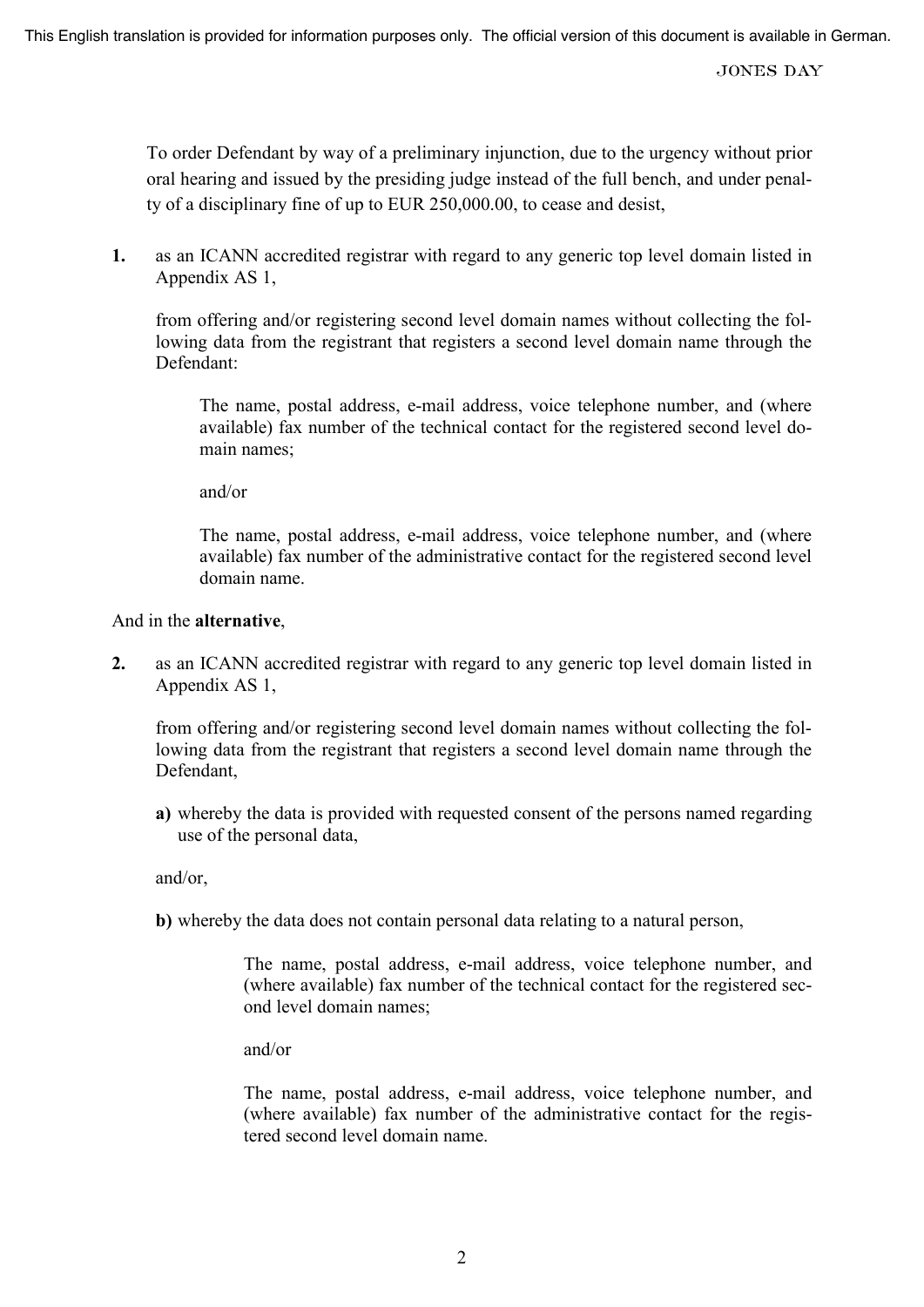**JONES DAY** 

## **REASONING**

The Senate has based its decision on procedural reasons. It states that the application by the Applicant for a cease and desist injunction is in reality an application for a performance injunction. And it denies that the requirement of urgency is met regarding such claim.

The Applicant has a claim for the immediate appeal proceedings to be continued pursuant to Sec. 321a para. 5 ZPO. No appeal is otherwise possible against the Appellate Court's decision (Sec. 321a para. 1, No. 1) and the Appellate Court violated the Applicant's right to be heard, (Sec. 321a para. 1, No. 1). Further consideration of facts and legal consequences require an order in favor of the Applicant:

# **A. Violation of the Applicant's right to be heard**

By interpreting the Applicant's request as a performance injunction the Appellate Court surprisingly and without giving mandatory notice to the Applicant (Sec. 139 ZPO) based its decision on wrong facts and unduly applied excessive legal requirements which were never considered applicable by the Regional Court throughout the entire proceedings (see Section A. I. below). In addition, the Appellate Court did not take into account further crucial facts and legal consequences already explained by the Applicant, which require a decision in the Applicant's favor (see Section A. II. below).

## **I. The Appellate Court failed to give the Applicant proper notice, Sec. 139 ZPO**

The Appellate Court based its decision on factual and legal aspects, which were unforeseeable by the Applicant, without giving a mandatory prior notice in accordance with Sec. 139 para. 2 ZPO (Zöller § 321a Rn. 10 "*Hinweisfälle*").

The Appellate Court redefined the Applicant's explicit application for a cease and desist injunction:

*"The Applicant aims for a regulating injunction. Like the alternative claim, the main claim asserted by the Applicant only on the basis of its wording, but not on the basis of its content, is directed at ceasing and desisting. With its main application, the Applicant aims to ensure that the Defendant collects the data of the technical and administrative contact and thus ultimately provides the services required in its view for the proper and complete performance of the contract. The same applies to the alternative claim, since it has the same direction, albeit with limitations.*

*Such regulating injunction aimed at satisfaction is subject to special conditions. The Applicant must demonstrate that he is urgently dependent on immediate com-*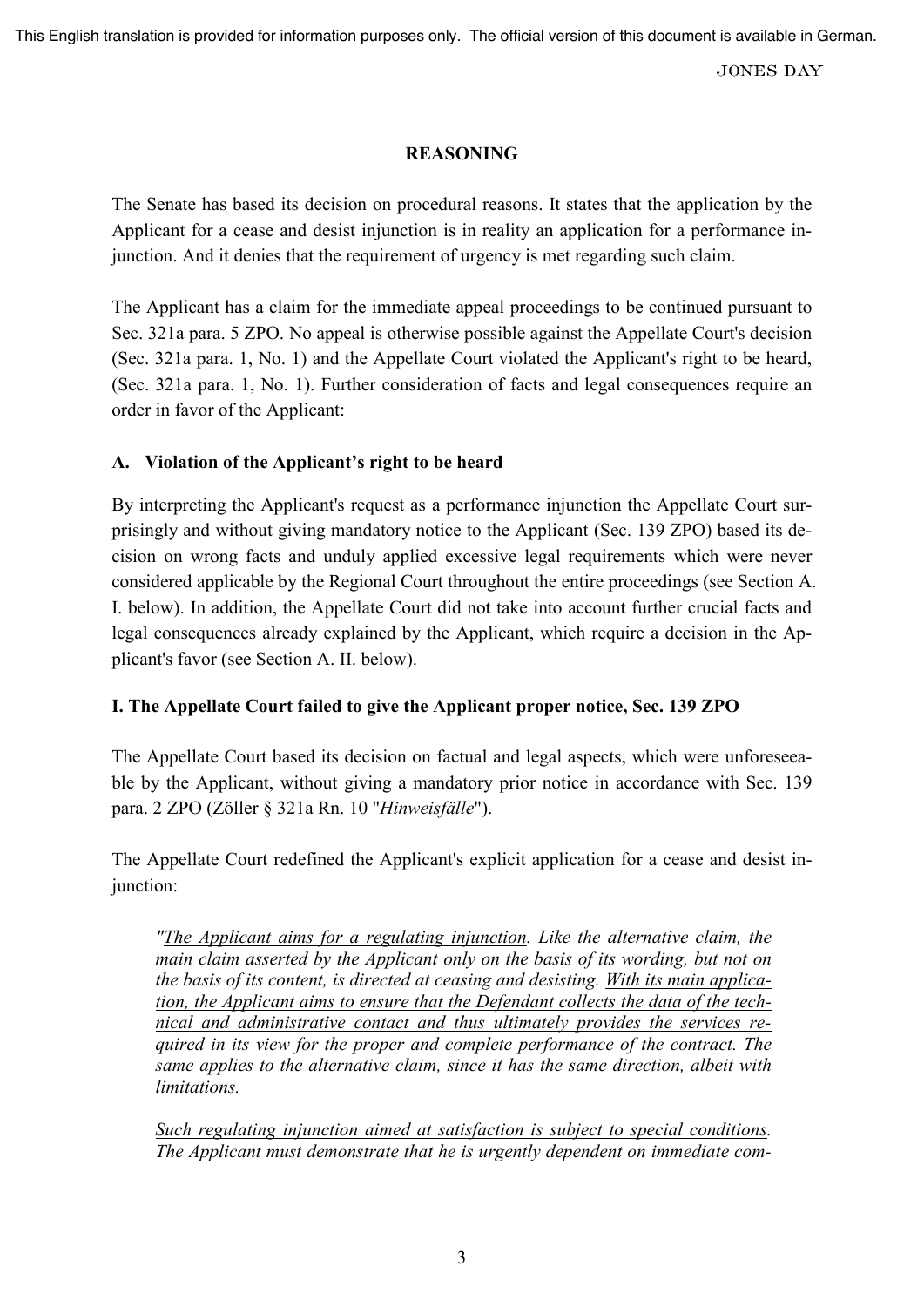*pliance and that the issuing of the order to avert major disadvantages is inevitable (cf. OLG Düsseldorf, judgment of 24 March 2004, VI - U (Kart) 35/03); OLG München, judgment of 14 September 1995, 29 U 3707/95). A cease and desist order to satisfy the main claim is only admissible if the reason for the order is based on an otherwise occurring irreparable damage causing an emergency situation, which does not correspond to a comparable damage to the Applicant and which in particular cannot adequately compensate a later claim for damages (cf. OLG Frankfurt, decision of 02.02.2004, 19 U 240/03)."* (Decision, dated 1 August 2018, pp. 2-3)

Sec. 139 para. 2 ZPO provides that courts may not base their decisions on aspects that "*a party has recognizably overlooked or has deemed to be insignificant*" without giving the party a prior notice. This applies to factual aspects as well as legal reasoning that the court applies. Indeed, it follows from the constitutional right to be heard (Article 103 GG) that where a court intends to base its decision on legal aspects that the parties could not have foreseen, the court must notify the parties so that they have a chance to submit their arguments (Zöller, 31. Aufl., Vor § 128, Rn. 6a; BVerfGE NJW 1994, 1274; Beschluss vom 28-06-1993 - 1 BvR 42/90). Notification of the parties is always required if the court wishes to base its decision on the ground of alleged lack of presentation of facts, which even a knowledgeable litigant need not foresee in view of the course of the proceedings to date (BGH NJW 29007, 1455). This is the case, inter alia, if the lower court has conveyed the impression that certain aspects which are now considered decisive are not relevant (BGH NJW-RR 94, 566, generally: Zöller, 31. Aufl., § 139 Rn. 6). So-called "surprise decisions" violate Section 139 para. 2 ZPO and Article 103 GG (BVerfGE NJW 1994, 1274).

In the present case, the Applicant expressly applied for a cease and desist injunction, whereas the Appellate Court assumes a performance injunction, which is ordered in preliminary injunction in exceptional cases of urgency only (Zöller, 31. Aufl., § 940, Rn. 6,). This was unforeseeable for the Applicant.

Nothing in the course of the proceedings enabled the Applicant to foresee the Appellate Court's reasoning. To the contrary, prior to the Appellate Court's decision, the Regional Court rendered two decisions in which the legal aspects that the Appellate Court now relies on have played no role at all, thus giving the impression that these aspects (i.e. the legal requirements of a performance injunctions) are not relevant.

Accordingly, the Applicant learned for the first time of the Appellate Court's reasoning in its final decision, leaving the Applicant without recourse or possibility to put forward its legal position. These circumstances fall squarely within the case law outlined above: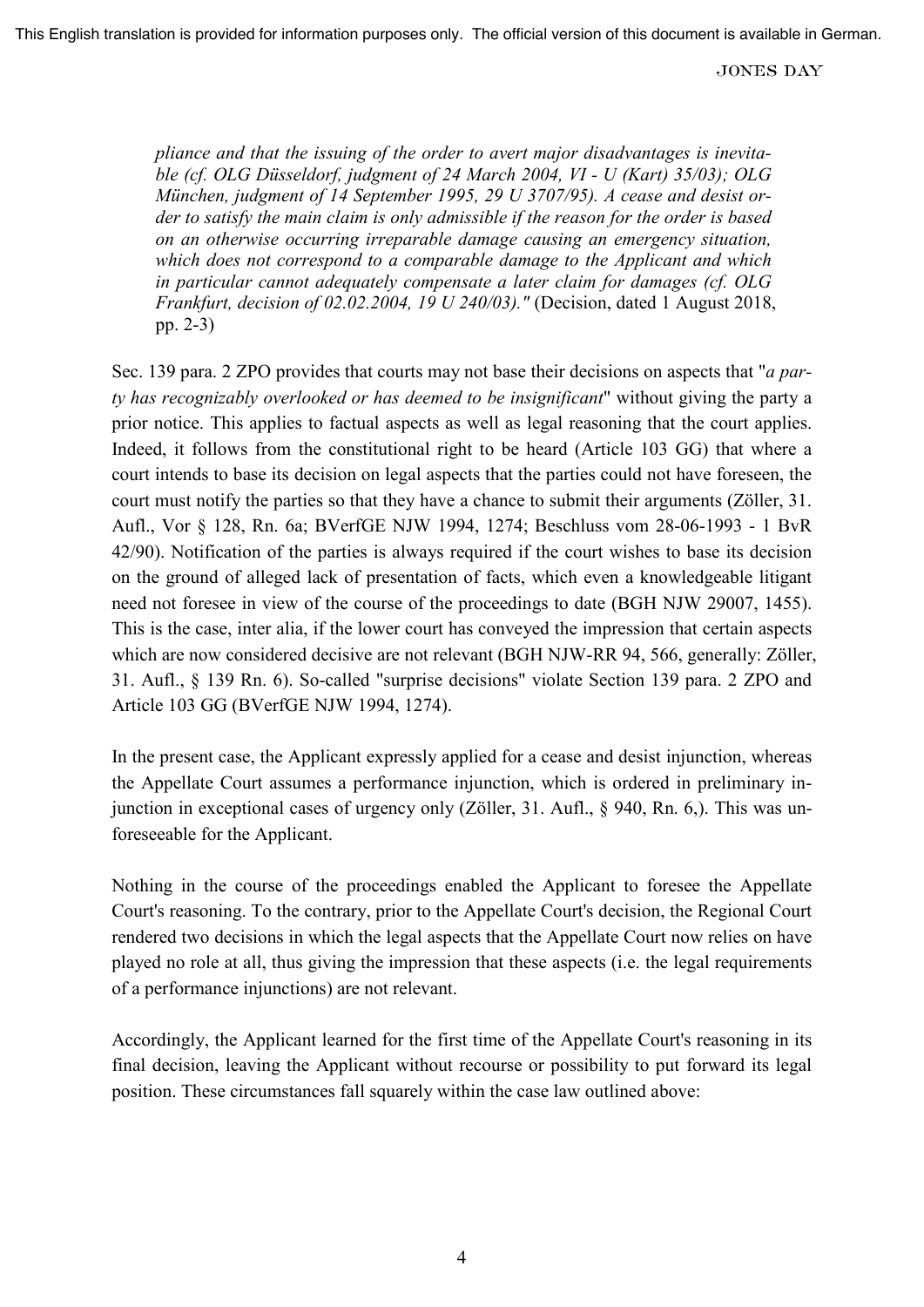**JONES DAY** 

*"In case the first instance court has considered the pleading as conclusive the Applicant may trust that the Appeal court makes legal notice to the Applicant beforehand in case it has a different opinion in this.* 

(BGH NJW-RR 1994, 566, guiding principle)

The Appellate Court may also not argue that the Defendant's pleading sufficiently gave reason to expect this decision. The Defendant just claimed that the present case is to be considered as inadmissible because of anticipation of main proceedings (Protective letter of 28 May 2018, p. 12). However, the Applicant has made clear hereafter that it does not request collection of the data in dispute. The Applicant has expressly pointed out that it is not requesting the court to order the Defendant to offer and sell second level domain name registrations and to collect Admin-C and Tech-C data, instead the Applicant has explained that the **"***Defendant would only have to refrain temporarily from selling further domain name registrations* **[…]"** (see Immediate Appeal p. 33).

The Defendant then also acknowledged the fact that this case is about a cease and desist order:

*"This is not changed by the surprising view of the Applicant that the Defendant could cease and desist from distribution of domains (Immediate Appeal, p. 35). Certainly, one could follow any cease and desist order by stopping the whole business. Would that be the only opportunity to follow the order the required balancing of interests would be also on the Defendant's favor."* (Defendant´s submission of 10 July 2018, p. 30)

Thus, the Defendant's argumentation was based on the (correct) fact that **the Defendant has no obligation to offer or sell domain name registrations in case the court grants the requested order**.

The Regional Court has therefore not questioned the fact that the case is about a cease and desist claim. And the Appellate Court has surprisingly provided a different opinion based on wrong factual assumptions. It argues that the Applicant aims for a regulating injunction even though the Defendant acknowledges that it would just have to stop selling domain name registrations under the RAA in case of such court order.

The Appellate Court's argumentation is therefore new and obviously based on wrong factual assumptions. Against this background, the Appellate Court was required to give the Applicant a mandatory notice according to Sec. 139 para. 2 ZPO. Only then would the Applicant have had the opportunity to explain to the Appellate Court why its request is, based on the true facts of the case, a mere request for a cease and desist injunction (see Section A. II. below), and why, in any event, even the stricter requirements of a preliminary injunction are fulfilled in the present case.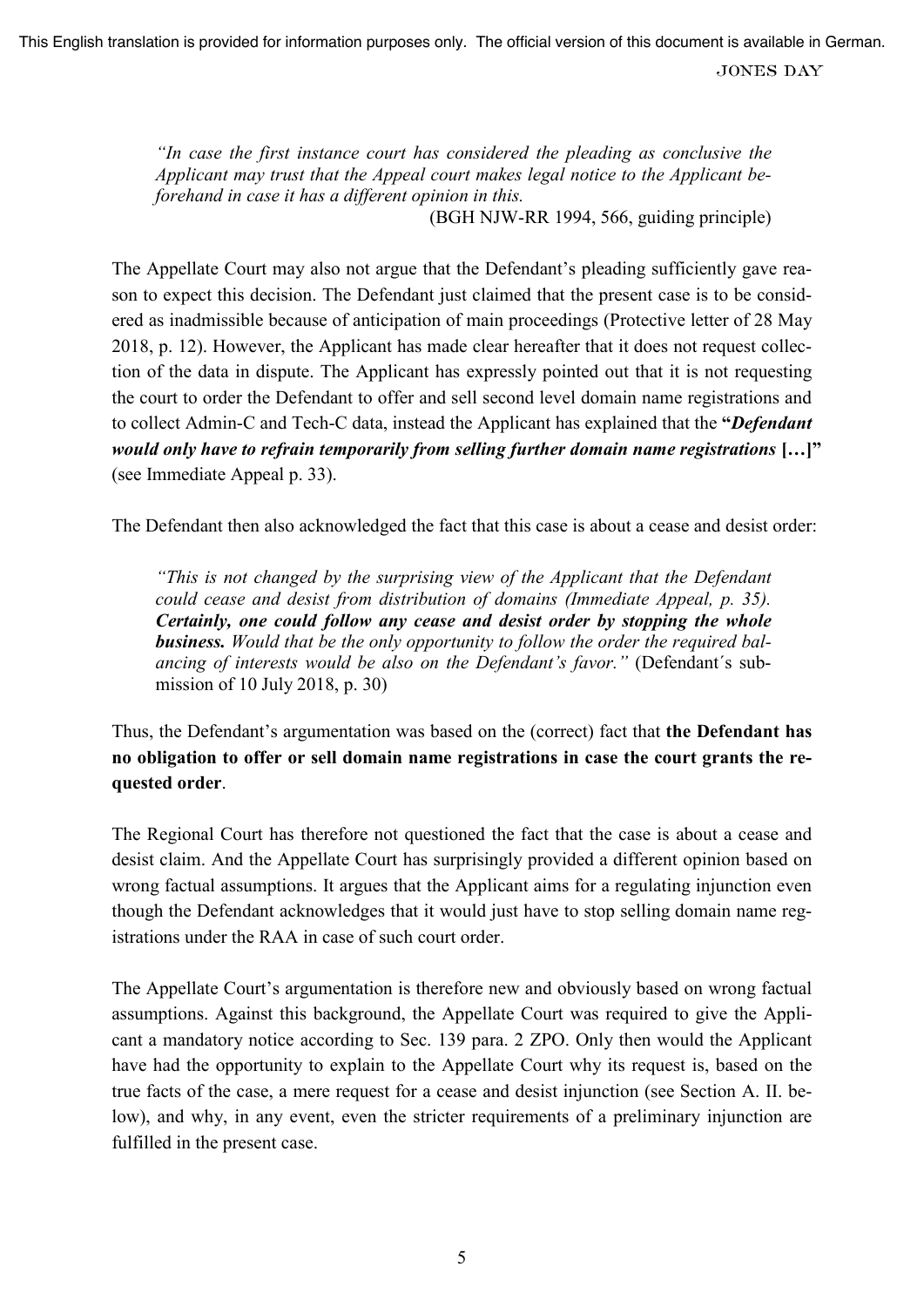**JONES DAY** 

### **II. The Appellate Court did not take into account crucial facts and legal aspects**

The Appellate Court also did not take into account crucial facts and arguments presented in the Applicant's submissions and thus fundamentally misunderstood the Applicant's position (see Zöller § 321a Rn. 11 "*Übergehensfälle*").

### **1. Erroneous assumption of a request for a performance injunction**

The Appellate Court fundamentally misunderstands the Applicant's request when it assumes a performance injunction instead of a cease and desist injunction. The Applicant has requested the Defendant to cease and desist from offering and/or selling second level domain names in violation of the RAA it has with the Applicant. The injunction would merely require the Defendant stop what it is doing: This is the very essence of a cease and desist claim. It is undisputed between the parties that the **Defendant is not obliged to offer or sell domain name registrations under the RAA** in case the Senate grants the order.

The Appellate Court nevertheless assumes a performance injunction. Performance injunctions aim at an immediate contractual performance (Zöller, 31. Aufl., Vor § 935, para. 2 and § 940 para. 6; BeckOK ZPO/Mayer ZPO § 935 Rn. 5, beck-online). For example, performance injunctions have been granted in the cases of claims for alimony payments, medical treatments costs, or evictions (for more examples see: Zöller, 31. Aufl., § 940, Rn. 6). All these examples have in common that the respective applicants urgently require a certain performance from the defendant. As described above, the injunction requested by the Applicant does not require any action or performance. If granted, the injunction would only order the Defendant to stop performance under the RAA with the Applicant. Consequently, the Appellate Court made an obvious mistake and fundamentally misunderstood the Applicant's claim when it assumed that the injunction requested by the Applicant is a performance injunction.

The Appellate Court does not provide any reasoning to support its view, except that it claims that the Applicant "*aims to ensure that the Defendant collects the data of the technical and administrative contact and thus ultimately provides the services required in its view for the proper and complete performance of the contract.*" This is neither what the Applicant aims at, nor what it applied for. The Applicant aims to stop the Defendant from continuing to accept registrations for second level domain names without collecting Admin-C or Tech-C data. This aim would be reached if the Defendant did not register any domain names at all.

The precedents cited by the Appellate Court also do not support its reasoning. Indeed, all of the cases cited by the Appellate Court concern different factual backgrounds,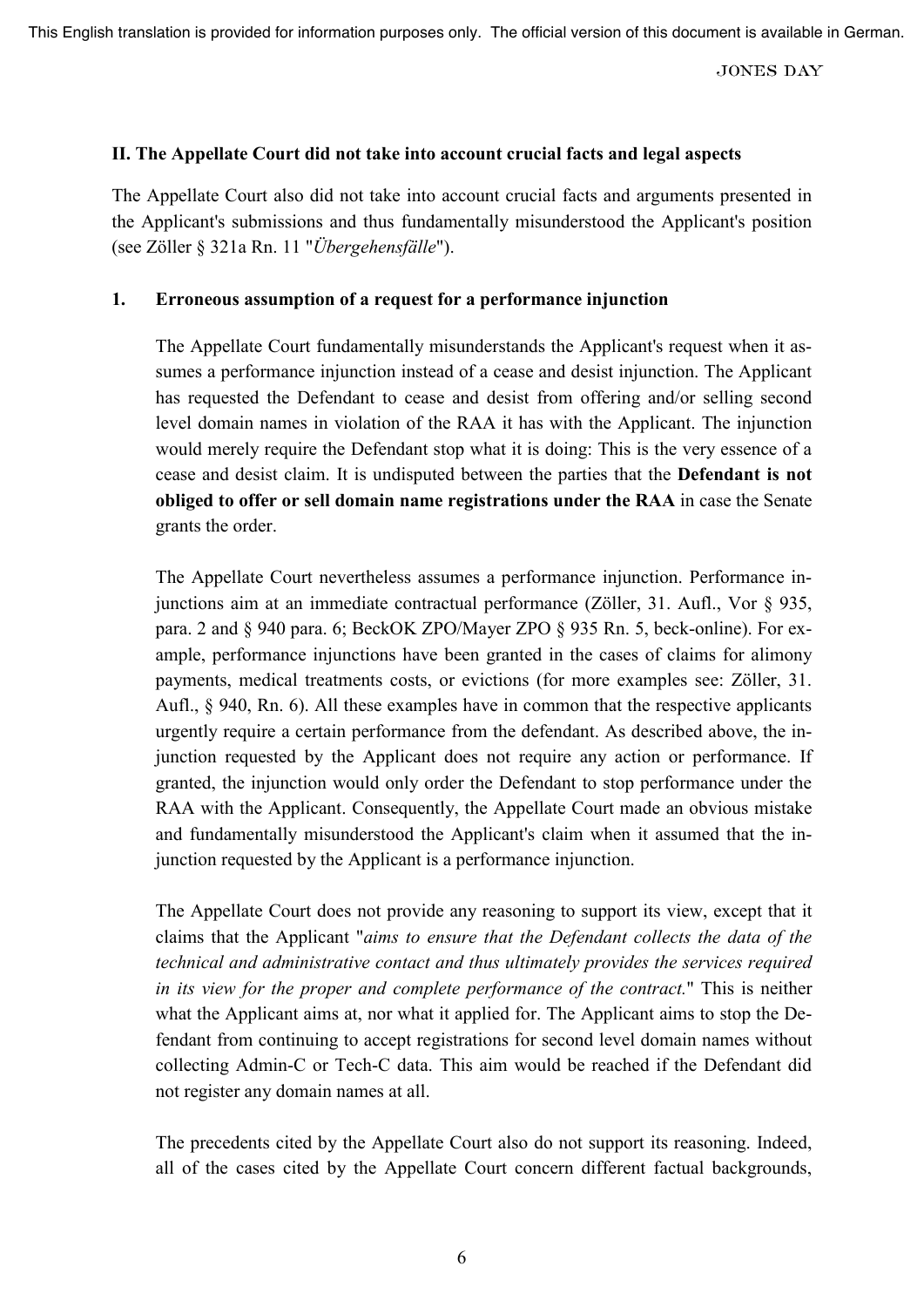which are not comparable to the case at hand. In all of them the respective applicant's cease and desist requests would have resulted in an obligation of the defendant to a certain contractual performance:

- **a)** In the first case cited by the Appellate Court (OLG Düsseldorf, Urteil vom 24.03.2004, VI – U (Kart) 35/03), the applicant by way of a preliminary injunction sought (i) to stop the defendant from blocking certain SIM cards and (ii) to reactivate SIM cards that were already blocked. The court held that both applications are directed at performance of the defendant's existing contractual obligations, i.e. that the defendant provide its mobile network to the applicant for terminating a phone call. In the cited case, the defendant was under the obligation to terminate phone calls. Therefore, ceasing and desisting from blocking SIM cards meant that the defendant had to perform its contractual obligation. However, in the present case, the Defendant is under no obligation under the RAA or the Temporary Specification to offer and/or sell second level domain names. In other words, the Defendant could satisfy the court order requested by the Applicant by simply doing nothing, the defendant in the cited case had to provide its services to the applicant in order to comply with the contract and requested court order.
- **b)** In the second case cited by the Appellate Court (OLG München, Urteil vom 14.09.1995, 29 U 3707/95), the applicant's request was for the defendant to stop using a certain test procedure when conducting elevator inspections. The court considered the requested cease and desist injunction to be in fact a request for a performance injunction because it would have resulted in an obligation of the defendant to a certain contractual performance, that is, the Defendant would have been obligated to conduct the inspections albeit without using the disputed test procedure. Again, the defendant in that case could not comply with its contractual obligations and the requested court order by doing nothing but had to perform its obligation under the respective contract. As there is no contractual obligation for the Defendant under the RAA or the Temporary Specification to offer and or selling second level domain name registrations the Defendant could satisfy the requested court order by simply doing nothing.
- **c)** In the third case cited (OLG Frankfurt, Beschluss vom 02.02.2004, 19 U 240/03), the defendant had participated in a tender for certain devices. Pursuant to the tender, the defendant was obligated to deliver said devices to the party issuing the tender. The applicant had requested the court to order the defendant to cease and desist from using components that were not delivered by the applicant. Therefore, in order to meet its obligations under the tender, the defendant had to source the components from the applicant if the injunction were ordered. Thus, the defend-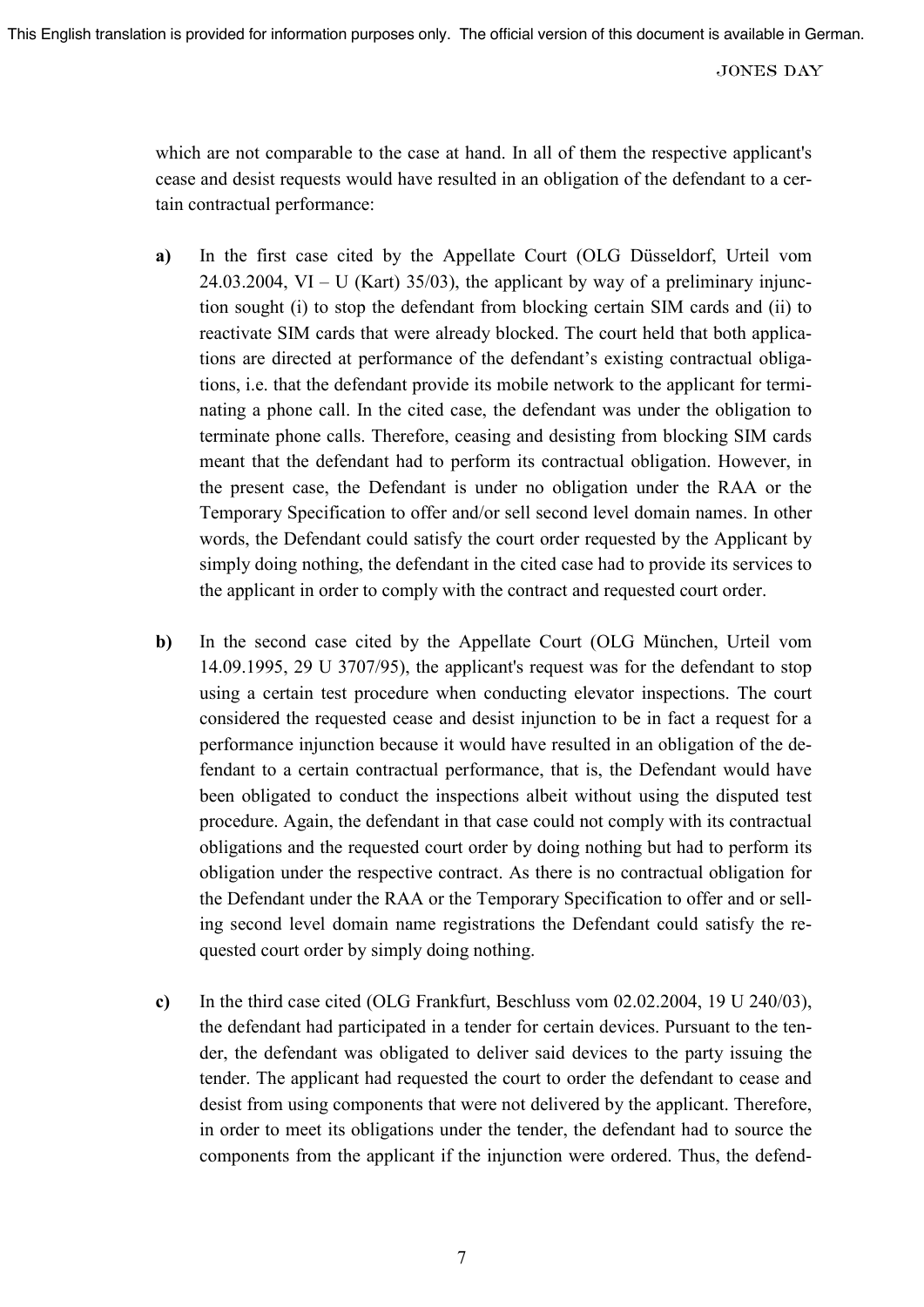ant could only comply with the cease and desist order by performing its contractual obligations with products of the applicant. Again, the case at hand is not comparable to such a situation. The Defendant can meet the obligation under the court order requested by the Applicant by simply doing nothing.

In all of these cases, the respective defendants were obliged by contractual agreement to a certain performance. The order applied by the applicants just had the aim to ensure such performance in a certain way. As explained above, this is not the case here, because the RAA does not oblige the Defendant to offer and sell domain name registrations. Further, the requested injunction does not obligate the Defendant to collect Admin-C or Tech-C data: the Defendant could also do nothing and still comply with the injunction, as already explained in the Immediate Appeal:

"*The Defendant would only have to refrain temporarily from selling further domain name registrations in such a way as the Applicant's certified registrar.*"

The Applicant thus asserts a contractual cease and desist claim in order to prevent the Defendant from further contraventions against its existing contractual obligations. This cease and desist claim is acknowledged by the German Federal High Court (BGH) in case of an ongoing contravention against the contractual obligations of an existing agreement whereby further damages resulting from such contravention still can be cured (BGH NJW 1995, 1284 and BGH NJW 2009, 1504).

The Senate has neglected the Applicant's respective pleadings in its decision process.

# **2. The assumption of the Appellate Court that the data may still be collected at a later stage is wrong**

The Senate has further assumed that the Admin-C and Tech-C data can be collected at a later stage. This is surprising as not even the Defendant had argued this. Additionally, the Senate does not consider the Applicant's submission explaining that it is not possible to collect the Admin-C and Tech-C data at a later stage as this does not rectify that the Registrant was not able to designate an Admin-C and Tech-C until the data is collected (see Immediate Appeal, p. 34).

Both of the following statements by the Appellate Court regarding the collection of Admin-C and Tech-C data at a later stage are incorrect:

*"it is not apparent, nor is it claimed by the Applicant, that this technical change [in a way that the domain holders will no longer be able provide the Admin-C and Tech-C data] is irreversible"*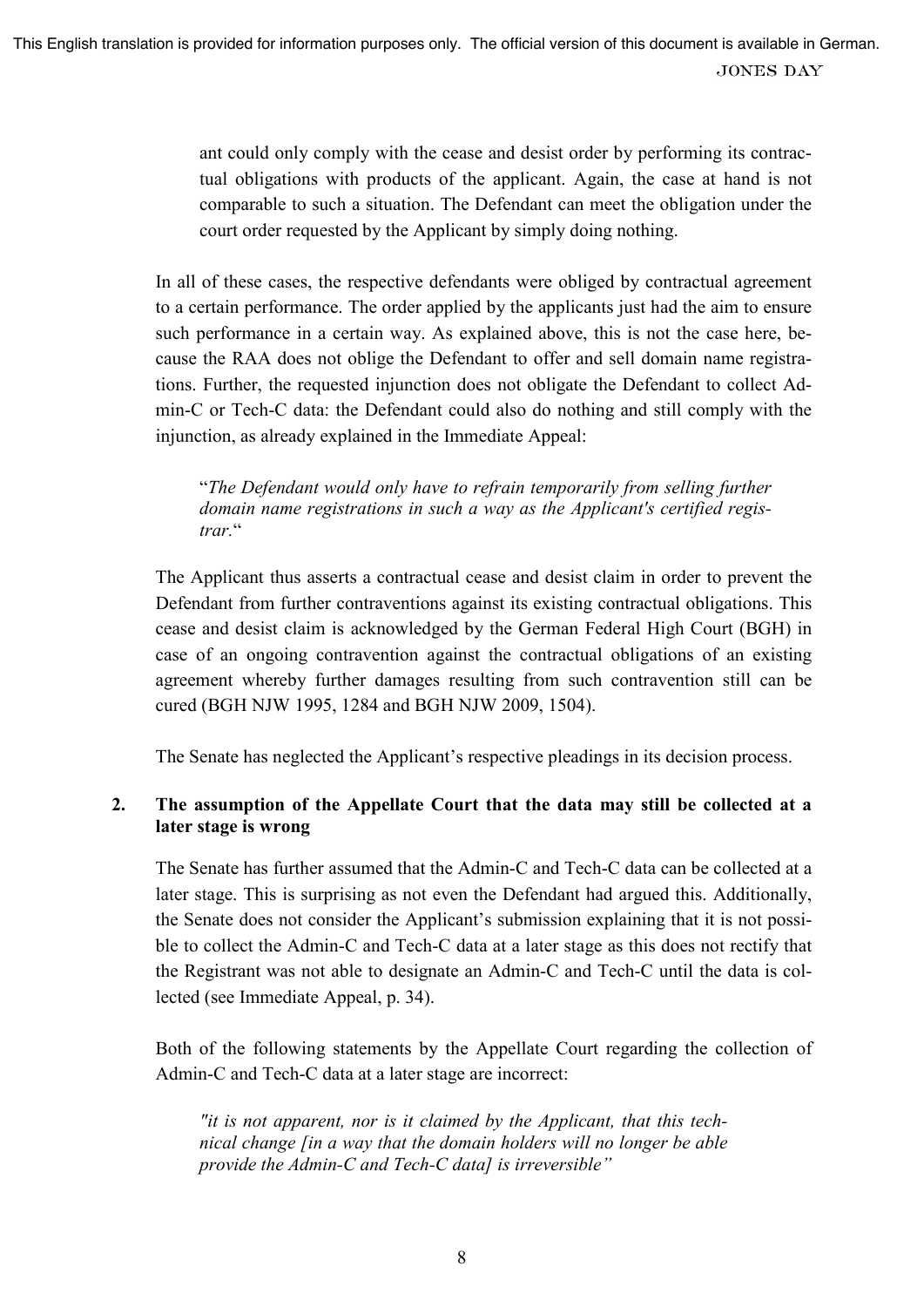### […]

## *[EPAG] could at a later point collect this data from the respective domain holder by a simple inquiry"* (p. 3).

In reality, as is apparent from the Applicant's submissions that the failure to collect Admin-C and Tech-C data will result in the irreversible loss of such data: If and to the extent the Defendant is not providing the opportunity of naming an Admin-C and Tech-C when registering a domain in the first place, Registrants have no other choice but to refrain from identifying an Admin-C and a Tech-C. Any Registrant, be it a grandmother operating a small website or a CEO of a multinational company having registered a multitude of second level domain names, would have no other choice than managing communication by themselves via its Registrants contact data.

Therefore, Admin-C and Tech-C data would not exist with regard to these domain name registrations. Even once a final decision is reached in this matter the respective domain name registrations would not contain Admin-C and Tech-C data. Each Registrant would have to be contacted by the Defendant and requested to provide Admin-C and Tech-C data (being the Registrant itself or a third person). And the Registrant would have to newly decide how to structure communication with regard to domain name registrations registered through the Defendant. Hereby, it is not said that all the Registrants would follow the request to provide respective data. And in case Registrants have registered a domain name for just one year, then that Registrant's information could be lost forever.

Thus, Admin-C and Tech-C data would not exist at least for years until the main proceedings are concluded. And there is a high probability that many Registrants do not provide Admin-C and Tech-C data at all at a later stage. The Defendant conceded itself than more than 50% of millions of existing domain name registrations contain Admin-C and Tech-C data. Thus, after years again millions of domain name registrations could be affected.

The Appellate Court therefore fundamentally misunderstood the immediate consequences of its decision.

### **3. The Appellate Court erroneously assumed "only an abstract danger"**

The Appellate Court arbitrarily rejected the (wrongly assumed) performance injunction based on a non-existent criterion. The Court held: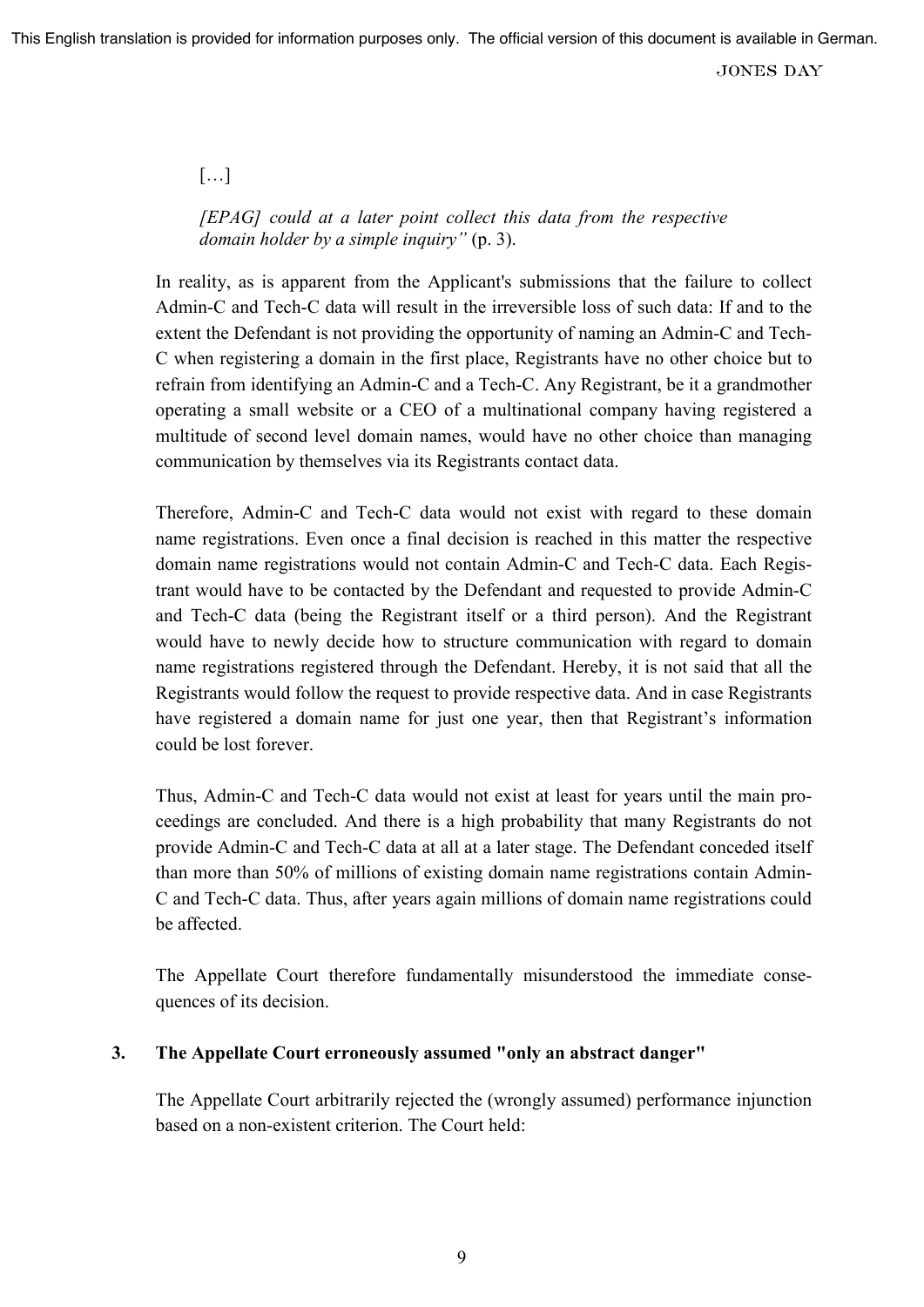*"Irrespective of the fact that only the abstract danger of delays in a case of abusive practices cannot justify the sought preliminary injunction, the Defendant also stated, undisputed by the Applicant, that previous practical experiences do not confirm this." (Decision, dated 1 August 2018, p. 4)* 

First, the Appellate Court erred in holding that abstract dangers could not justify a preliminary injunction. Where a Registrant is not able anymore to identify an Admin-C or Tech-C in the WHOIS data there is by definition no Admin-C or Tech-C who could be approached in a situation where immediate action is necessary. Additionally, the procedural requirement of urgency does not require a concrete danger. In particular, the legally protected interests involved in case of abusive practices in the present case are of such high significance that also abstract dangers justify a preliminary injunction.

The Applicant has explained in detail the relevance of the Admin-C and Tech-C in particular to inform victims in case their website has been compromised (see application for preliminary injunction, p. 6 et seq.), to give cyber crime units or DNS misuse units the opportunity to seek urgent information or reaction (see immediate appeal, page 21) or to make sure that the Admin-C immediately reacts on requests regarding potential IP issues raised by example from trademark owners (see immediate appeal, page 21, 30).

This has remained undisputed. The limited description of the Defendant's alleged "practical experiences" during a short period of time since 25 May 2018, on which the Appellate Court relies, are of no informative value in this context. The affidavit provided deals with proceedings under UDRP rules and complaints about phishing vis-à-vis EP-AG. In other words, the affidavit as well as the Defendant's submission is mute on situations where third parties attempt to contact the Registrant and/or a Admin-C and/or a Tech-C. Thus, such affidavit does not evidence that the lack of Admin-C and Tech-C data can lead to delays in addressing abusive practices, and thus potentially aggravating the effects of such practices.

## **B. The Appellate Court's errors were decisive**

These violations of the Applicant's right to be heard were evidently decisive for the Appellate Court's decision. The Appellate Court's errors described above were also decisive ["*entscheidungserheblich*"].

A violation of the right to be heard is decisive whenever it cannot be excluded that the court would have reached a different decision, had the right to be heard not been violated (Zöller, 31. Aufl., § 321a, Rn. 12).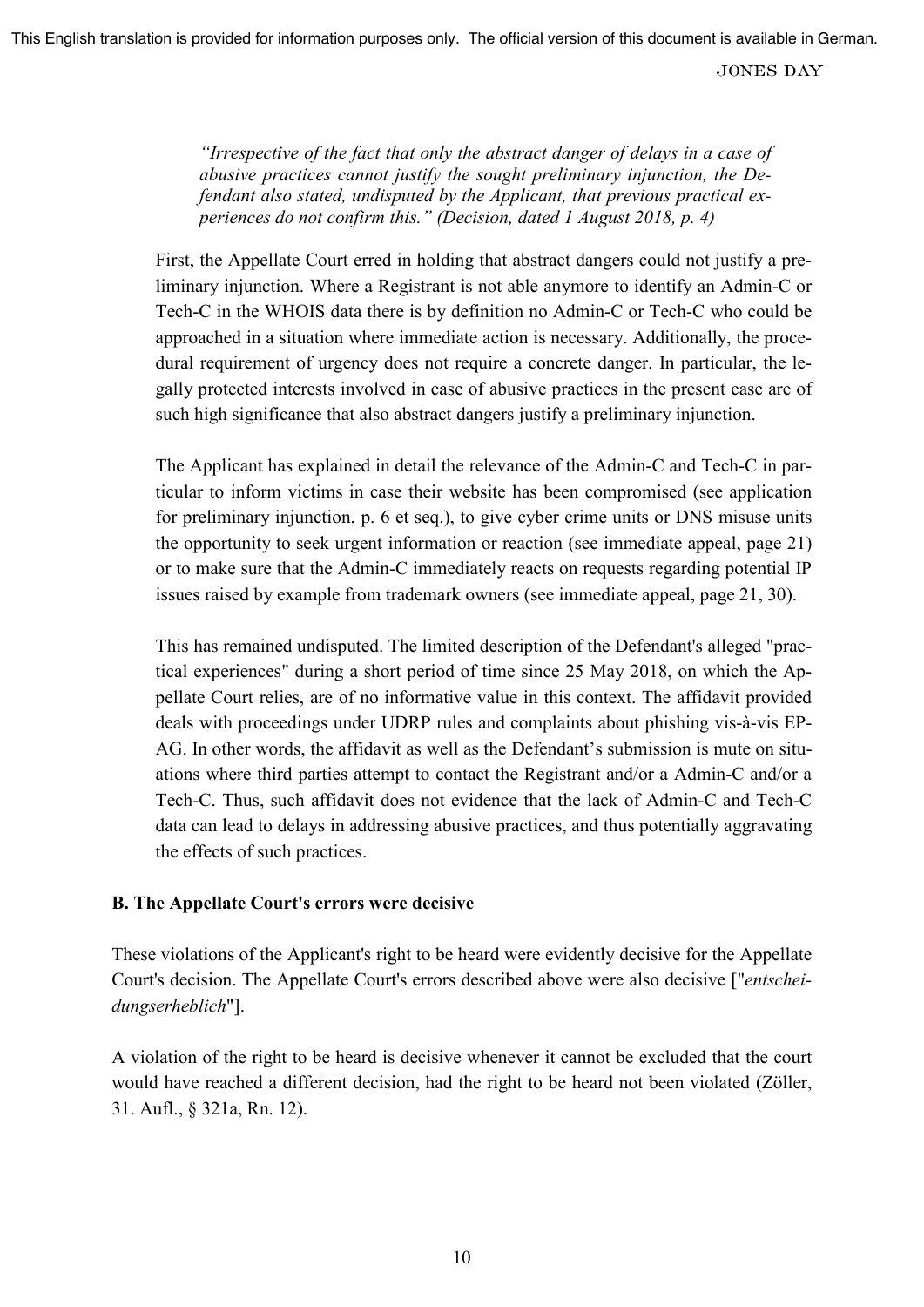First, the lack of a notification pursuant to Sec. 139 para. 2 ZPO was evidently decisive for the Appellate Court's decision: Had the Appellate Court given such a notice and heard the Applicant on these aspects, the Appellate Court would have decided in the Applicant's favor. The Applicant would have had the chance to explain beforehand why its request is not for a performance injunction.

Second, the erroneous assumption of a request for a performance injunction is likewise decisive for the Appellate Court's decision. A cease and desist injunction is similar to an injunction of a protective measure (Sec. 935 ZPO), and it requirements are less strict (Zöller, 31. Aufl., § 940, Rn. 1). In particular, the urgency requirement (*Verfügungsgrund*) is less strict in the case of a simple cease and desist injunction. As the Appellate Court points out, a performance injunction is only admissible to avert "*major disadvantages*" or "*irreparable damage causing an emergency situation*". In contrast, in case of a cease and desist injunction the urgency requirement is already fulfilled if a change in the existing situation could frustrate or significantly impede the realization of the Applicant's rights (Zöller, 31. Aufl., § 935, Rn. 10).

The erroneous application of the much stricter standard was obviously decisive for the Appellate Court's decision, as the entire reasoning of the Court rests on it.

In case the Senate applies the procedural and material requirements of a cease and desist order the case is well-founded:

# **I. Material cease and desist claim**

Firstly, the Defendant has the clear contractual obligation to collect Admin-C and Tech-C data. At least with regard to the alternative claims (the option to collect Admin-C and Tech-C data not being personal data and/or with consent of the data subject) **this is neither questioned by the Regional Court nor by the Senate.** 

The Defendant clearly contravenes against such contractual obligation of the RAA. As this contravention is not justified according to Sec. 242 BGB, the Applicant may assert a cease and desist claim in order to prevent further continuous contravention against such obligations arising from the existing contractual agreement (BGH NJW 1995, 1284 and BGH NJW 2009, 1504).

This is the case here.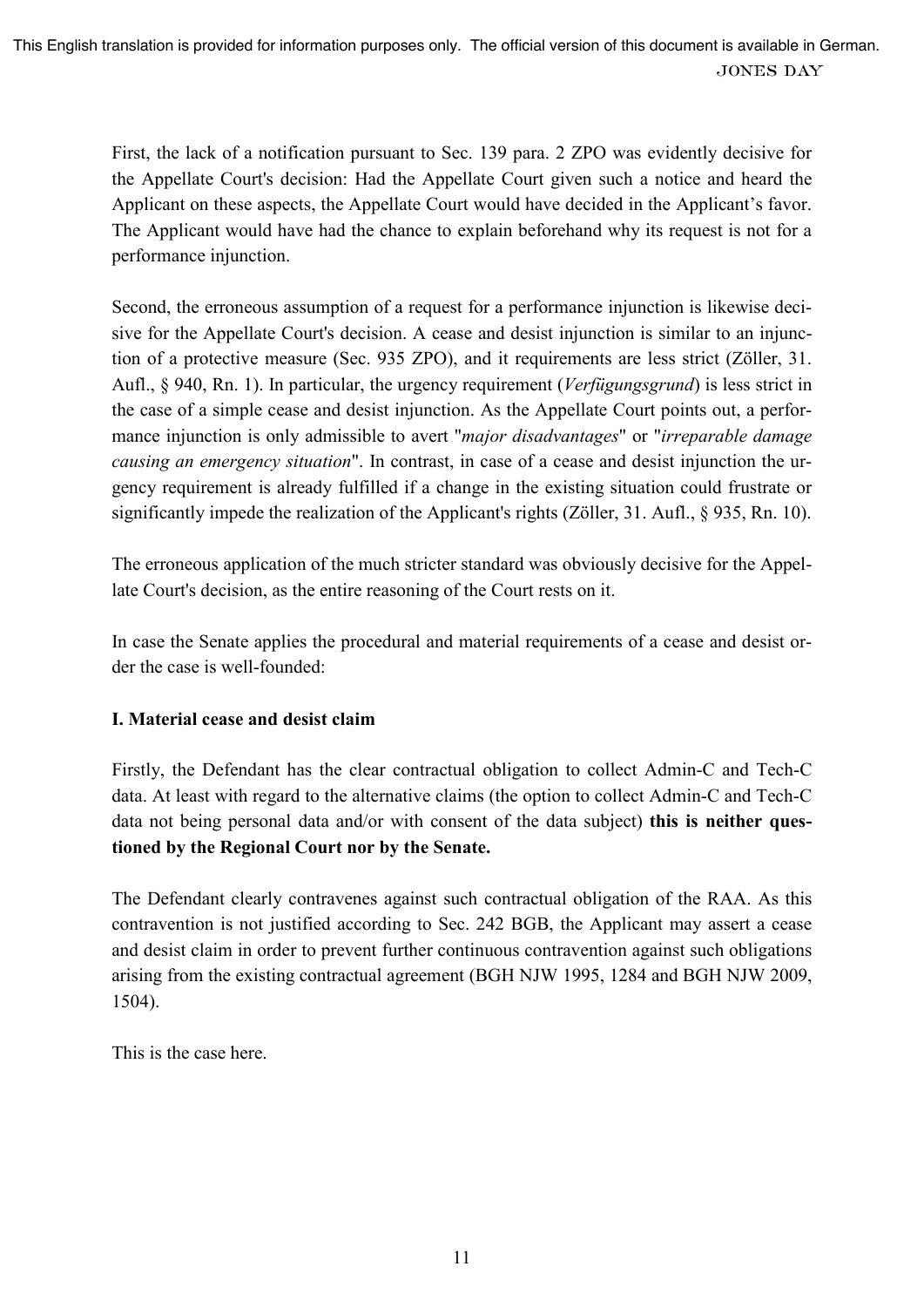### **II. Urgency**

According to Sec. 935 injunctions regarding the subject matter of the litigation are an available remedy given the concern that a change of the status quo might frustrate the realization of the right enjoyed by a party, or might make its realization significantly more difficult.

It is settled case law that cease and desist claims fulfil the requirement of urgency in case the Applicant has shown its interest to urgently assert its cease and desist claim. Because with such a preliminary cease and desist order the Applicant is in the position to avoid further continuous infringements until a final decision is reached after years (OLG Köln GRUR-RR 2016, 240; OLG Hamburg WRP 2010,201).

But even if the court requires the Applicant to credibly show severe consequences in case no order is granted, the Applicant has credibly shown respective facts to the court:

- The Admin-C and Tech-C data are essential part of the domain name system. The Tech-C position ensures that the Registrant provides a contact being competent to solve technical issues with regard to the domain name and respective content provided via this domain name registration (see application preliminary injunction, page 7). The Admin-C position ensures that the Registrant provides a contact being competent to change access control or to transfer the domain name registration. The delegation of such tasks also enables the Registrant to outsource liability and thus limit its own liability risks (see application for relief page 8,9). If such data is not collected such data is lost (see application for preliminary injunction, page 22/23). The Registrant would not have any possibility to delegate Admin-C and Tech-C tasks for years. The request to provide Admin-C and Tech-C data at a later stage after having achieved a final decision in main action proceedings does not cure such loss. While this may enable to designate an Admin-C and Tech-C going forward, it does not change the fact that the Admin-C and Tech-C role is effectively abolished until a decision in the main action is taken.
- Registrants make use of the option to provide Admin-C and Tech-C different from the Registrant. Nearly 5 million of 10 million domain name registrations registered via Tucows Inc., the mother company of the Defendant, refer to such additional Admin-C and/or Tech-C data. This shows that there is a practical need for delegating these tasks to experts taking responsibility for communication and obligations in connection with the domain name registration (immediate appeal, page 7/8 and 28).
- The Admin-C and Tech-C contacts are considered to be important contact options for third persons. Public authorities like cyber crime units or DNS misuse units or trade-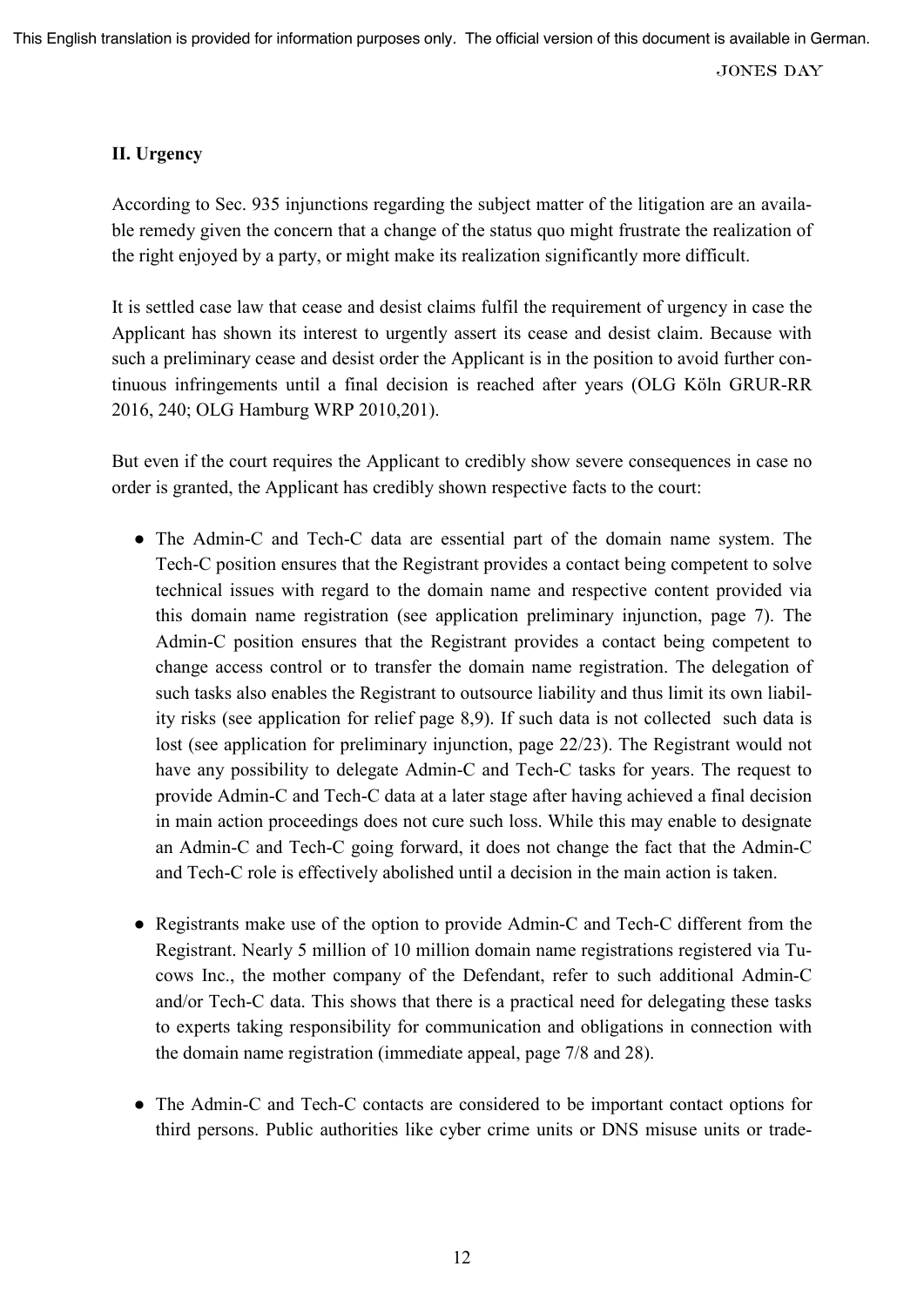mark owners detecting an infringement may contact the Admin-C or Tech-C directly being competent to immediately react on their request (immediate appeal, p. 21, 30).

- In particular in cases where the Registrant is not regularly online and thus unavailable there is a strong interest for the Registrant to protect its interest regarding the prolongation of the domain name registration and an immediate reaction in case of third party claims (immediate appeal page 30/31).
- And it is obvious from general life experience that it becomes more dangerous for the Registrants and the domain name system in general in case non-competent persons or unavailable persons have to fulfill the tasks of an Admin-C and Tech-C in comparison to skilled individuals or professional service providers.

These rights and interests would be frustrated in the present case at least for years until a final decision is reached in this case.

Furthermore, there is a risk that other companies follow the opinion of the Defendant in case no immediate decision on the question of violation of GDPR by collection of Admin-C and Tech-C data is rendered. The Applicant has therefore repeatedly stressed the importance of the case for the Applicant and the domain name system in general.

**And also the Defendant acknowledges that main action proceedings would not serve the purpose to quickly clarify the legal questions regarding the GDPR** and apply for transfer of these questions to the ECJ (see Defendant's brief of 11 July 2018, page 32 to 35).

Further, the Defendant cannot argue that such cease and desist claim unfairly affects its interests. The Defendant has decided not to request Admin-C and Tech-C data in its registration process even though their own legal advisors have explicitly advised that a collection of Admin-C and Tech-C data with consent is legally possible. And with such order the Defendant would still have the opportunity to decide whether the Defendant wishes to further offer or sell the second-level domain name registrations in question in accordance with the contract or not.

In any case, according to the BGH in case of a cease and desist claim even if rendered within preliminary injunction proceedings it is regularly reasonable to expect that the defendant does not further distribute the goods (most recently BGH I I ZB 96/176 PharmaR 2018, 135 (138)). This should equally apply to domain name registrations.